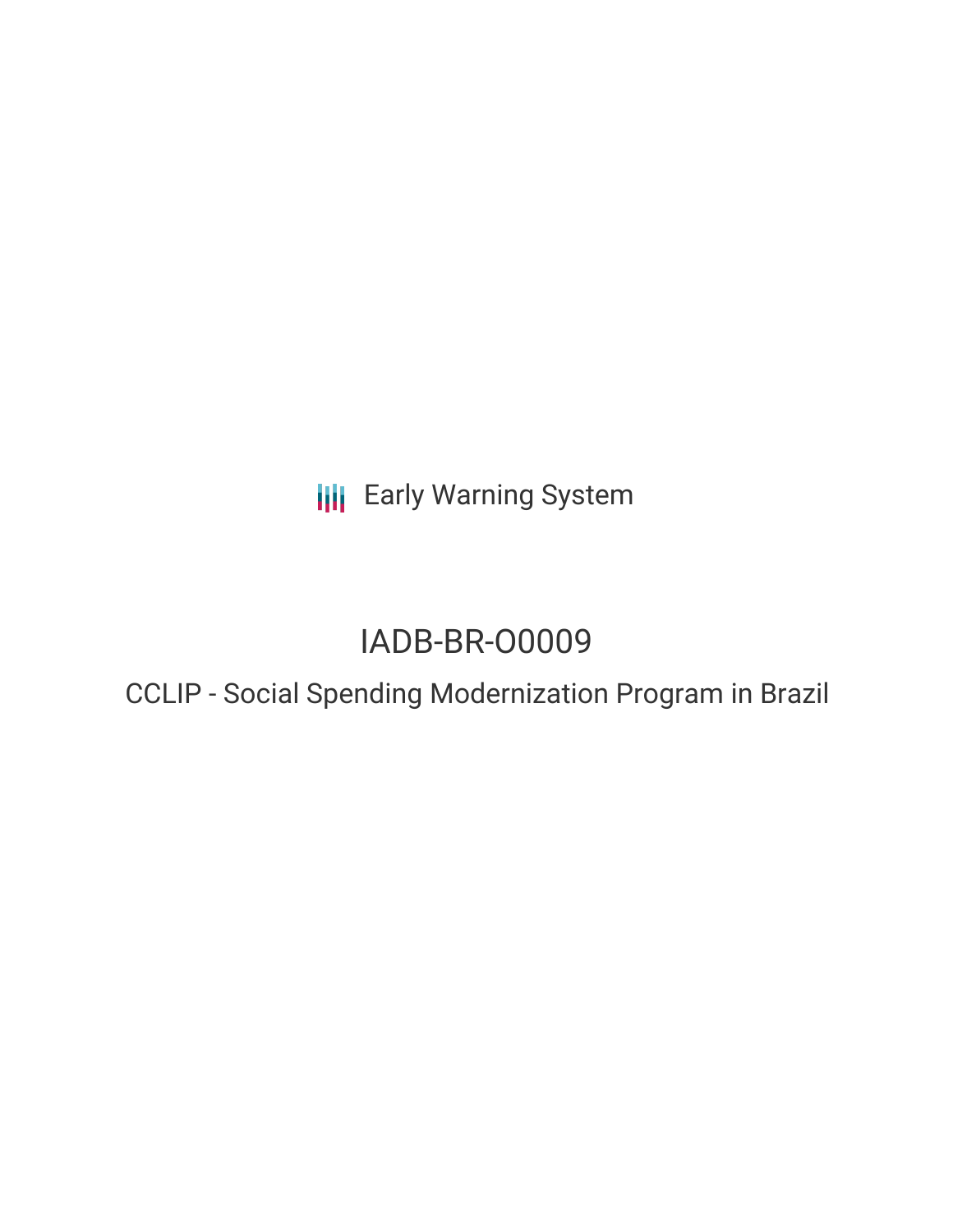

### **Quick Facts**

| <b>Countries</b>               | Brazil                                    |
|--------------------------------|-------------------------------------------|
| <b>Financial Institutions</b>  | Inter-American Development Bank (IADB)    |
| <b>Status</b>                  | Proposed                                  |
| <b>Bank Risk Rating</b>        | U                                         |
| <b>Borrower</b>                | Government of Brazil                      |
| <b>Sectors</b>                 | Law and Government, Technical Cooperation |
| <b>Investment Amount (USD)</b> | \$1,500.00 million                        |
| <b>Project Cost (USD)</b>      | \$1,500.00 million                        |
|                                |                                           |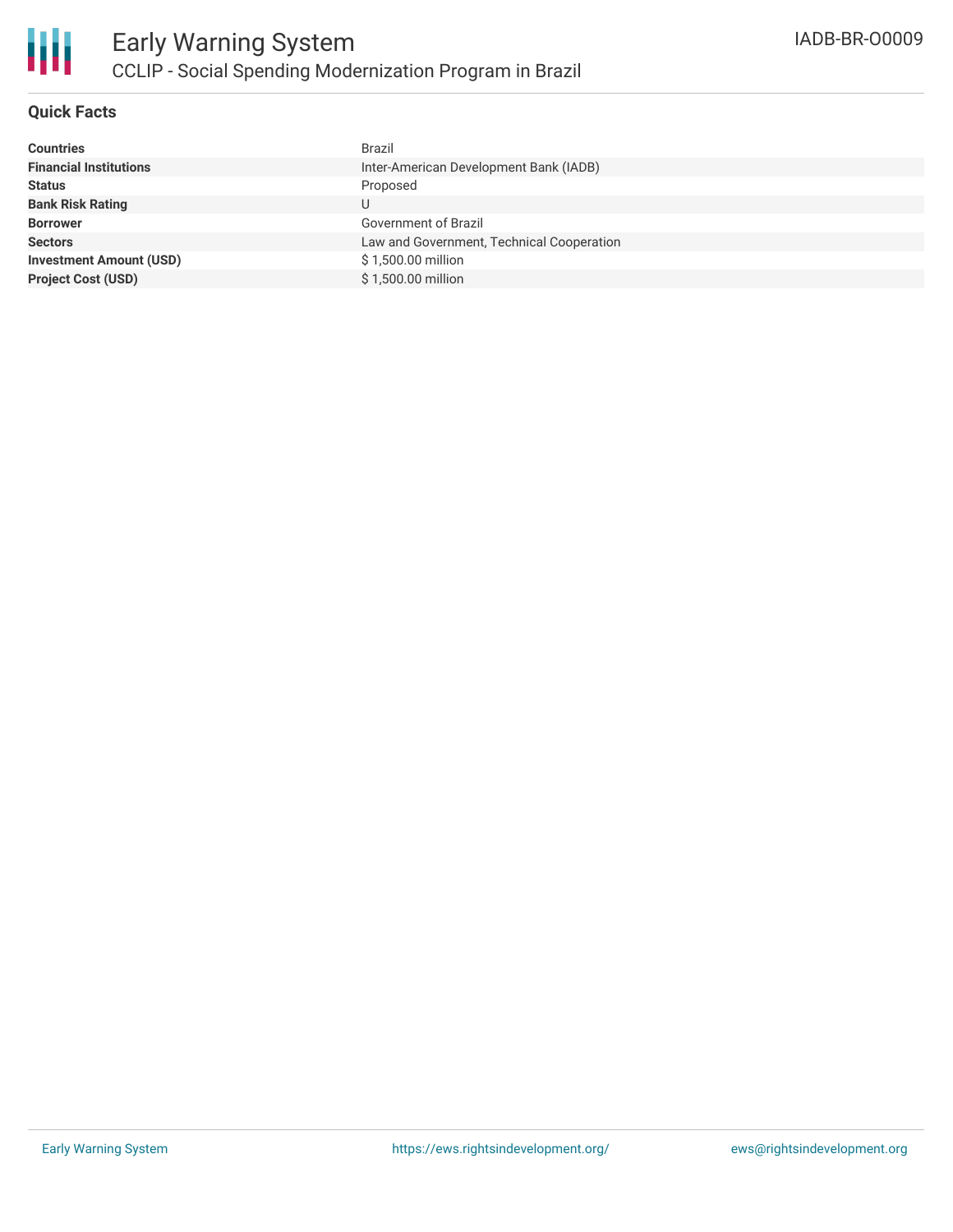

### **Project Description**

The overall objective of the program to modernize the administration of social spending (Pro-Social) is to strengthen the management and planning capacities of institutions that formulate and execute social spending in Brazil, contributing to the improvement of the quality of service provided to citizens, the efficiency and the sustainability of social spending in Brazil.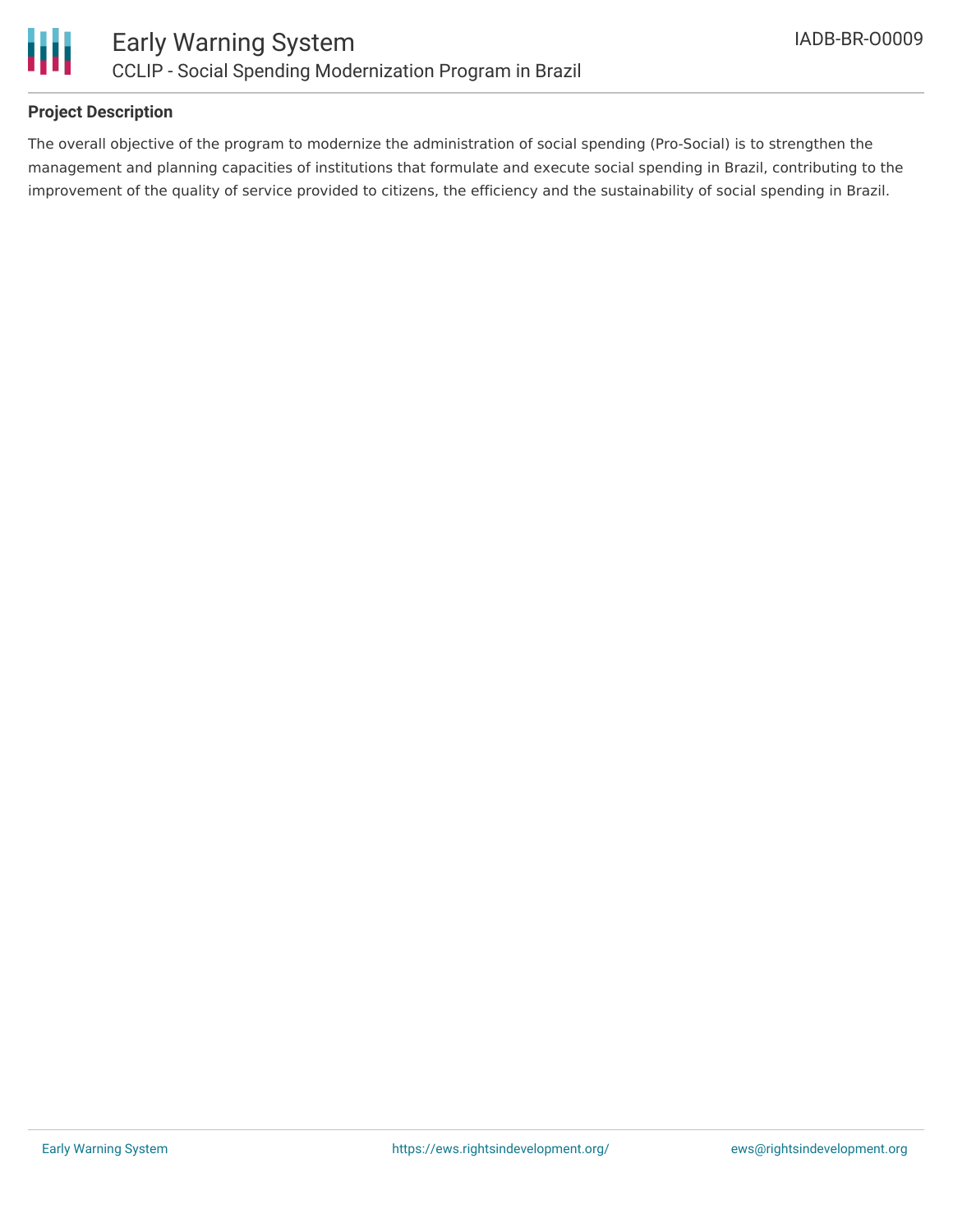

### Early Warning System CCLIP - Social Spending Modernization Program in Brazil

#### **Investment Description**

• Inter-American Development Bank (IADB)